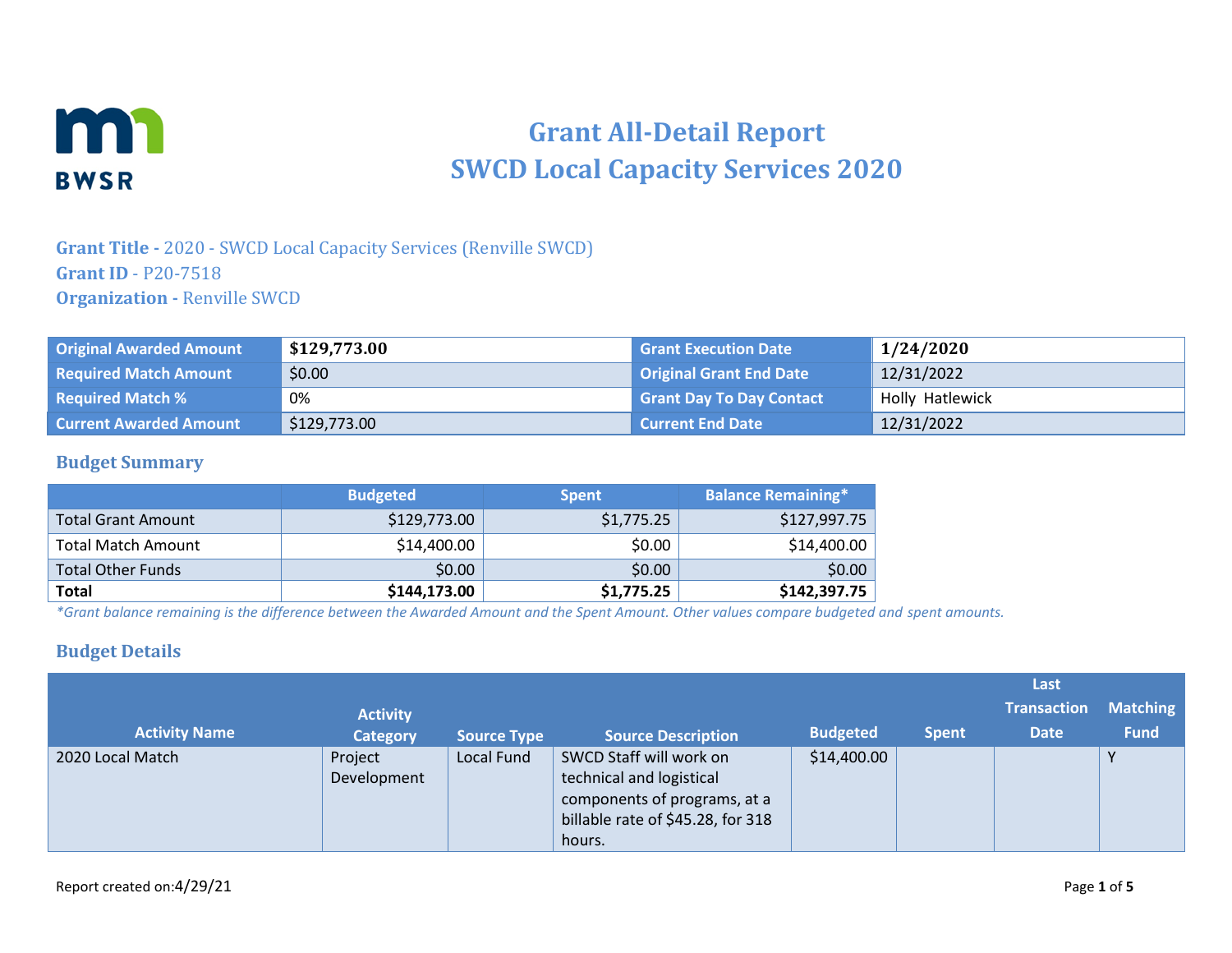|                                                | <b>Activity</b>                         |                               |                                                        |                 |              | Last<br><b>Transaction</b> | <b>Matching</b> |
|------------------------------------------------|-----------------------------------------|-------------------------------|--------------------------------------------------------|-----------------|--------------|----------------------------|-----------------|
| <b>Activity Name</b>                           | <b>Category</b>                         | <b>Source Type</b>            | <b>Source Description</b>                              | <b>Budgeted</b> | <b>Spent</b> | <b>Date</b>                | <b>Fund</b>     |
| 2020 Resource Delivery                         | Planning and<br>Assessment              | Current<br><b>State Grant</b> | 2020 - SWCD Local Capacity<br>Services (Renville SWCD) | \$54,000.00     |              |                            | N               |
| 2020 Resources and Grant<br>Administration     | Administration<br>/Coordination         | Current<br><b>State Grant</b> | 2020 - SWCD Local Capacity<br>Services (Renville SWCD) | \$14,400.00     |              |                            | N               |
| 2020 Resources and Grant<br>Administration     | Administration<br>/Coordination         | Current<br><b>State Grant</b> | 2020 - SWCD Local Capacity<br>Services (Renville SWCD) | \$19,773.00     |              |                            | N               |
| 2020 Staff Development/Training                | Education/Info<br>rmation               | Current<br><b>State Grant</b> | 2020 - SWCD Local Capacity<br>Services (Renville SWCD) | \$6,000.00      |              |                            | N               |
| 2020 Water Storage and Treatment<br>Technician | Technical/Engi<br>neering<br>Assistance | Current<br><b>State Grant</b> | 2020 - SWCD Local Capacity<br>Services (Renville SWCD) | \$35,600.00     | \$1,775.25   | 12/31/2020                 | N               |

# **Activity Details Summary**

| <b>Activity Details</b>             | <b>Total Action Count</b> | <b>Total Activity Mapped</b> | <b>Proposed Size / Unit</b> | <b>Actual Size / Unit</b> |
|-------------------------------------|---------------------------|------------------------------|-----------------------------|---------------------------|
|                                     |                           |                              |                             |                           |
| <b>Proposed Activity Indicators</b> |                           |                              |                             |                           |

| <b>Activity Name</b>            | <b>Indicator Name</b> | <b>Value &amp; Units</b> | <b>Waterbody Calculation Tool</b> | Comments |
|---------------------------------|-----------------------|--------------------------|-----------------------------------|----------|
|                                 |                       |                          |                                   |          |
| <b>Final Indicators Summary</b> |                       |                          |                                   |          |

| <b>Indicator Name</b> | <b>Total Value</b> | Unit |
|-----------------------|--------------------|------|
|                       |                    |      |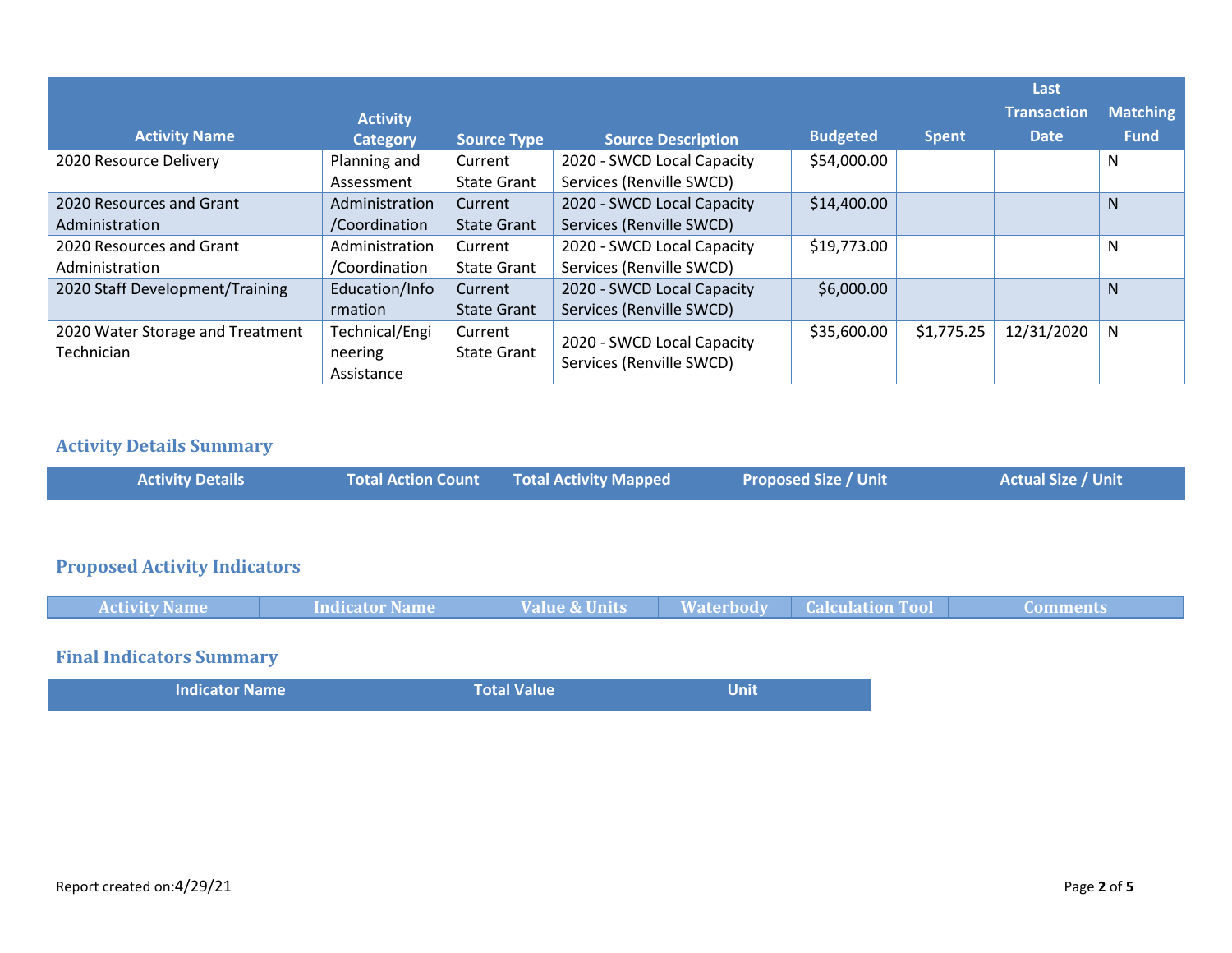# **Grant Activity**

| <b>Grant Activity - 2020 Local Match</b> |                                                                                                                                                                                                                         |
|------------------------------------------|-------------------------------------------------------------------------------------------------------------------------------------------------------------------------------------------------------------------------|
| <b>Description</b>                       | Funds will be utilized to implement the Renville County Local Water Management Plan, MN Buffer Law, and Farm Bill                                                                                                       |
|                                          | Programs.                                                                                                                                                                                                               |
| <b>Category</b>                          | PROJECT DEVELOPMENT                                                                                                                                                                                                     |
| <b>Start Date</b>                        | <b>End Date</b>                                                                                                                                                                                                         |
| <b>Has Rates and Hours?</b>              | No                                                                                                                                                                                                                      |
| <b>Actual Results</b>                    | SWCD Staff will work on technical and logistical components of the listed programs, at a billable rate of \$45.28, for 318 hours.<br>2020<br>January 1 through June 30<br>No expenditures<br>July 1 through December 31 |

| <b>Grant Activity - 2020 Resource Delivery</b> |                                                                                                                                                                                                                                                               |
|------------------------------------------------|---------------------------------------------------------------------------------------------------------------------------------------------------------------------------------------------------------------------------------------------------------------|
| <b>Description</b>                             | 879 hours at a billable rate of \$61.43 will be utilized for the SWCD Administrator's USDA JAA in an effort to increase<br>conservation resource delivery to Renville County, and implement the Renville County Comprehensive Local Water<br>Management Plan. |
| <b>Category</b>                                | PLANNING AND ASSESSMENT                                                                                                                                                                                                                                       |
| <b>Start Date</b>                              | <b>End Date</b>                                                                                                                                                                                                                                               |
| <b>Has Rates and Hours?</b>                    | No                                                                                                                                                                                                                                                            |
| <b>Actual Results</b>                          | 2020<br>January 1 through June 30<br>No expenditures<br>July 1 through December 31                                                                                                                                                                            |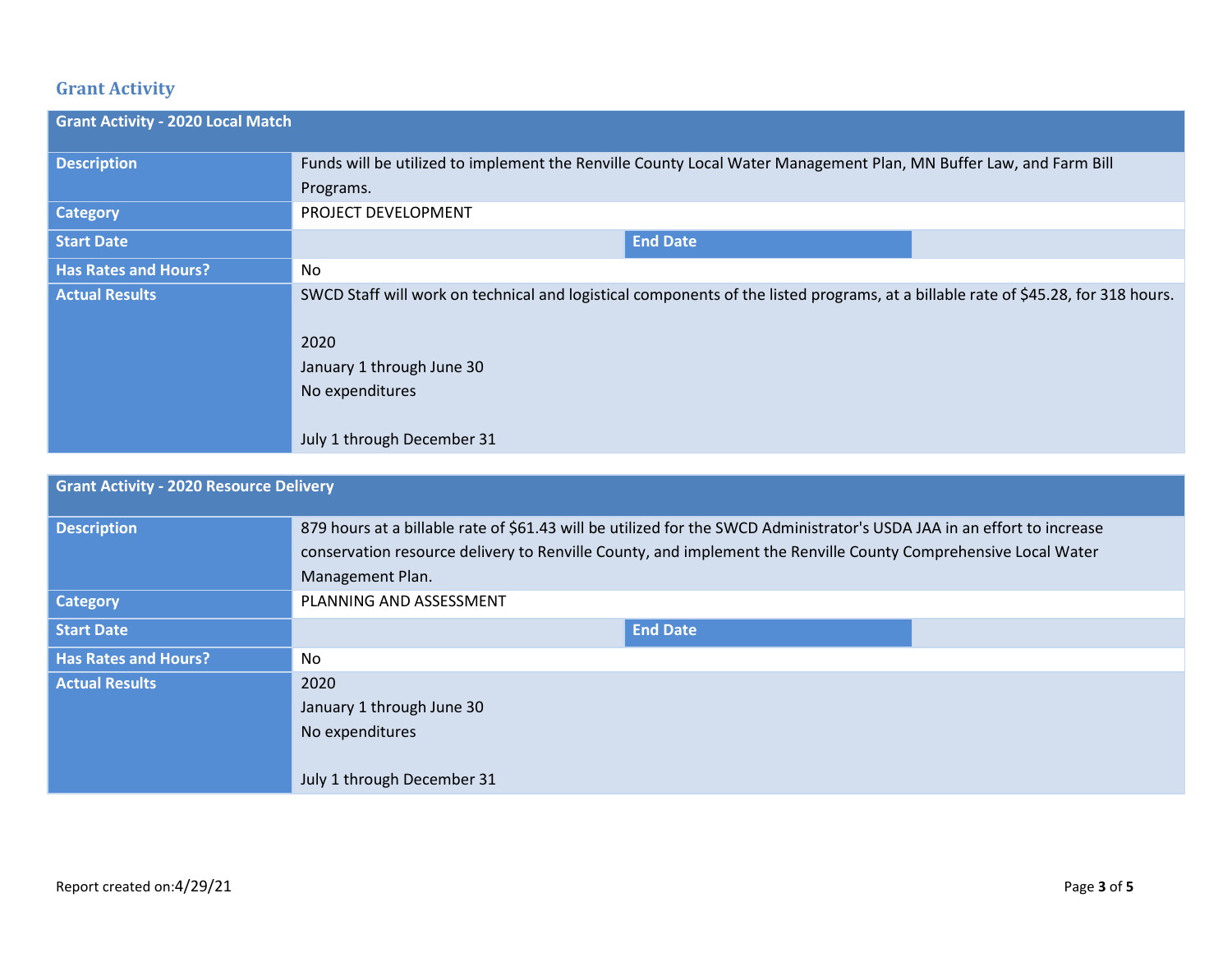| <b>Grant Activity - 2020 Resources and Grant Administration</b> |                                                                                                                                                                                                                                                              |  |  |
|-----------------------------------------------------------------|--------------------------------------------------------------------------------------------------------------------------------------------------------------------------------------------------------------------------------------------------------------|--|--|
| <b>Description</b>                                              | SWCD Administrator will oversee capacity funds and assure proper utilization of funds, priorities and enhance the SWCD<br>capacity to increase deliverable services to Renville County 206 hours at a billable rate of \$61.43. This will assist the SWCD in |  |  |
|                                                                 | implementation of the Renville County Comprehensive Local Water Management Plan.                                                                                                                                                                             |  |  |
| <b>Category</b>                                                 | ADMINISTRATION/COORDINATION                                                                                                                                                                                                                                  |  |  |
| <b>Start Date</b>                                               | <b>End Date</b>                                                                                                                                                                                                                                              |  |  |
| <b>Has Rates and Hours?</b>                                     | No                                                                                                                                                                                                                                                           |  |  |
| <b>Actual Results</b>                                           | 2020                                                                                                                                                                                                                                                         |  |  |
|                                                                 | January 1 through June 30                                                                                                                                                                                                                                    |  |  |
|                                                                 | No expenditures                                                                                                                                                                                                                                              |  |  |
|                                                                 | July 1 through December 31                                                                                                                                                                                                                                   |  |  |

| <b>Grant Activity - 2020 Staff Development/Training</b> |                            |  |  |
|---------------------------------------------------------|----------------------------|--|--|
| <b>Description</b>                                      | <b>MARL Training</b>       |  |  |
| <b>Category</b>                                         | EDUCATION/INFORMATION      |  |  |
| <b>Start Date</b>                                       | <b>End Date</b>            |  |  |
| <b>Has Rates and Hours?</b>                             | No.                        |  |  |
| <b>Actual Results</b>                                   | 2020                       |  |  |
|                                                         | January 1 through June 30  |  |  |
|                                                         | No expenditures            |  |  |
|                                                         |                            |  |  |
|                                                         | July 1 through December 31 |  |  |